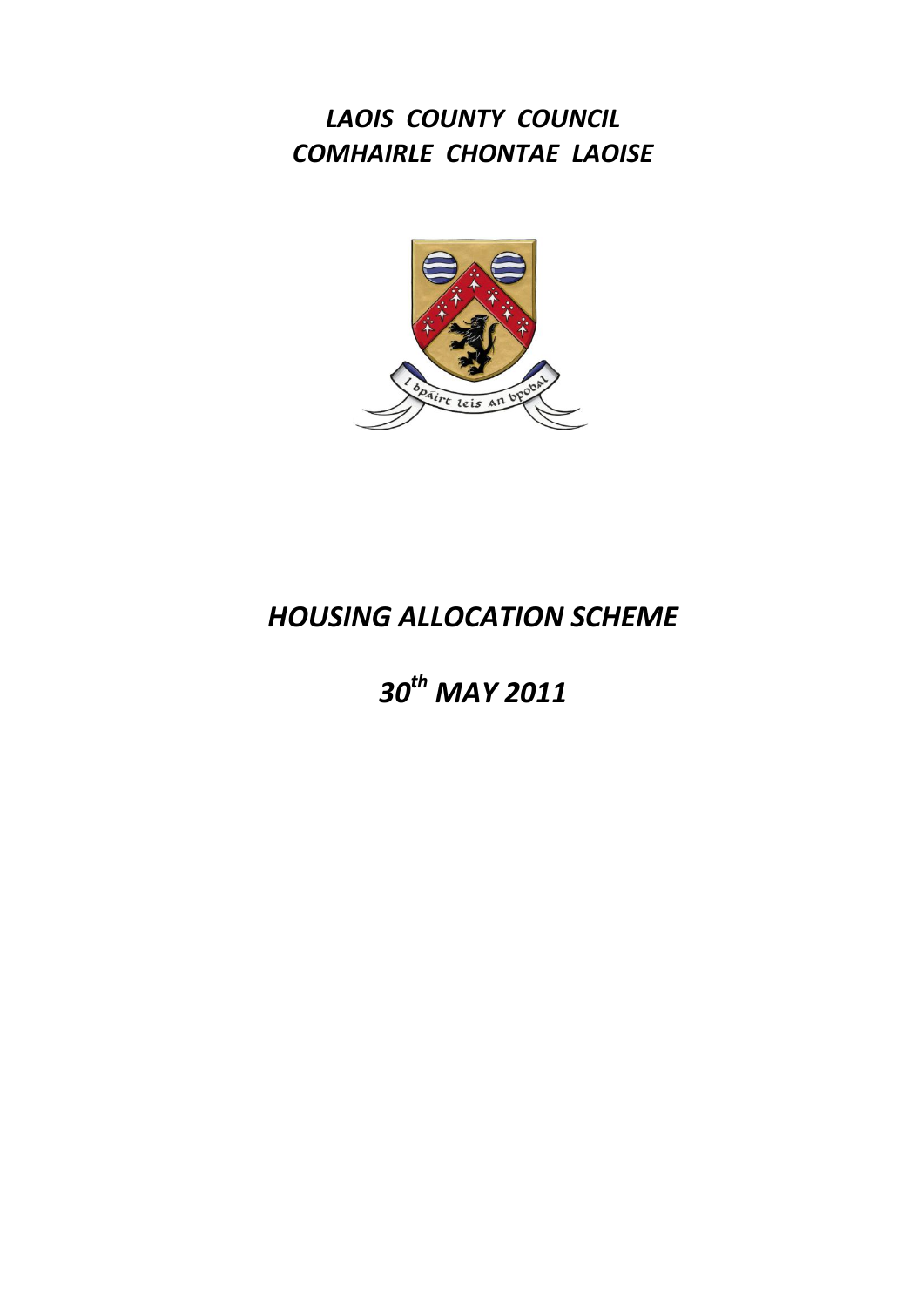# Comhairle Chontae Laoise

# Laois County Council

# Laois County Council Housing Allocation Scheme

# Housing Acts 1966 - 2009

The purpose of the Housing Allocation Scheme is to provide a means for determining the order of priority afforded in the letting of local authority accommodation (including Rental Accommodation Scheme properties, Long Term Leasing properties, standard local authority housing and traveller accommodation) to persons whose needs have been established in the Council's Assessment of Housing Needs. The making of this scheme is a reserved function (s 22(10) of Housing (Miscellaneous Provisions) Act 2009)

The Scheme may be inspected by any person at Áras an Chontae, James Fintan Lalor Avenue, Portlaoise during normal office hours.

### Conditions for Application

- 1. A housing application form must be completed in full. Incomplete application forms will be returned to the applicant.
- 2. The Council reserves the right to refuse consideration of any application where the applicant has given false or misleading information.
- 3. On receipt of fully completed application form, the application will be assessed by the Housing Department of Laois County Council.
- 4. All applications on medical grounds must be certified by a medical consultant.
- 5. Only medical conditions relevant to the applicant's housing needs will be taken into consideration.
- 6. The Council reserves the right to request and obtain information relevant to any application from An Garda Síochana, Criminal Assets Bureau, Health Services Executive, the Dept. for Social Protection and an approved housing body.
- 7. In the interests of Good Estate Management the Council reserves the right to suspend an application if the applicant(s) have a history of anti-social behaviour.
- 8. An application on compassionate grounds will only be considered if independently verified e.g. An Garda Siochana or Social Services. It remains at the Council's discretion to take any such report into consideration.
- 9. Priorities for the allocation of local authority accommodation shall be determined in accordance with the Points System which was adopted as part of the Laois County Council Housing Allocation Scheme. (Appendix 1)
- 10. In a situation where an equality of points exists, priority will be determined by lot.
- 11. Allocation of local authority accommodation is an Executive Function of the County Manager.
- 12. Single applicants without children must have reached the age of 18 years on or before the date of application.
- 13. An applicant must have reached the age of 18 years on or before the date of any allocation of property.
- 14. All offers of accommodation to applicants are provisional until the Tenancy Agreements are signed by the appropriate parties. In the interim should any information relevant to an application become known which was not previously disclosed the offer of accommodation may be rescinded.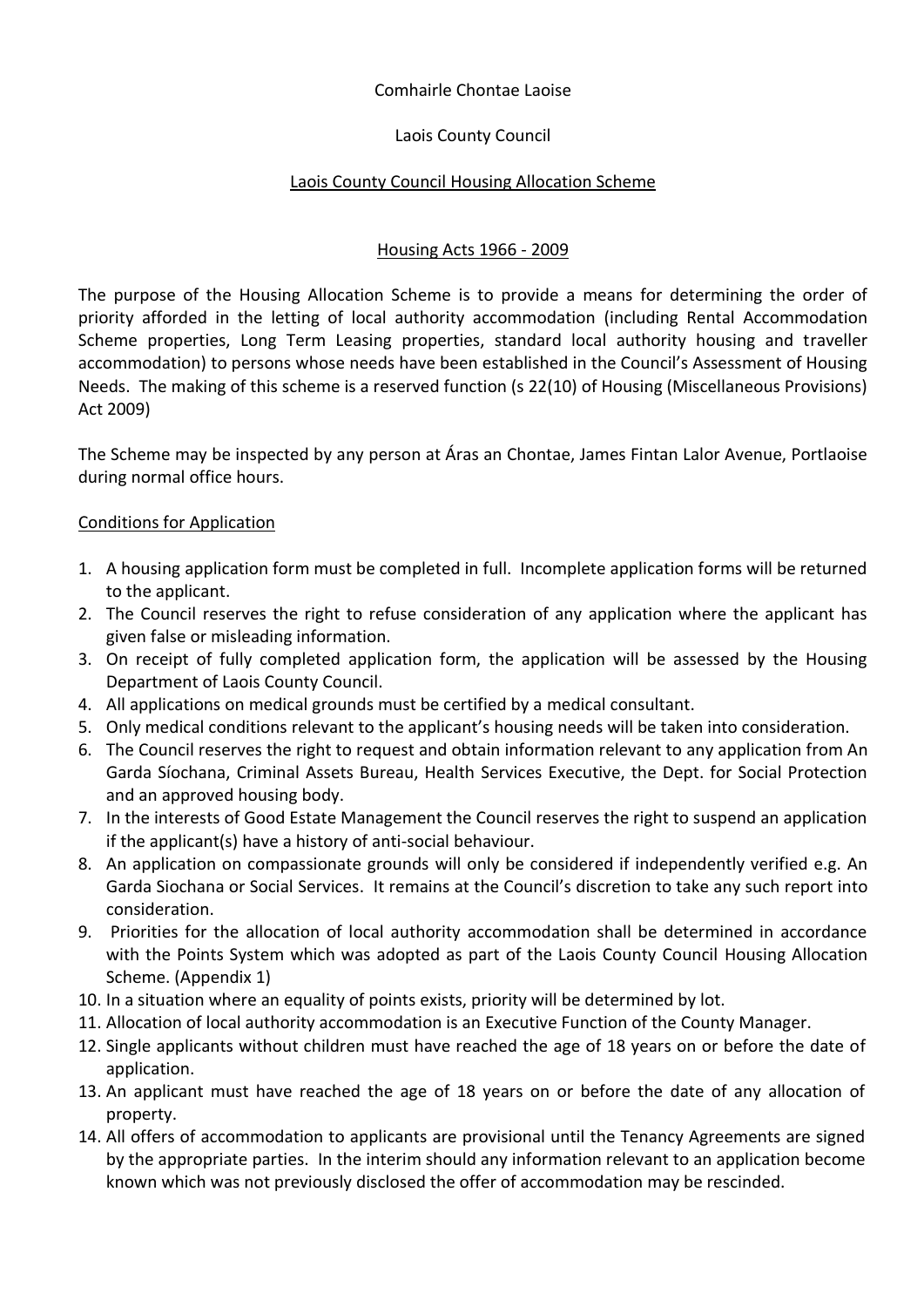- 15. Two refusals of reasonable offers of social housing over a twelve month period will result in a household being deemed to have forfeited their place on the waiting list for a period of twelve months. This will mean the household will not be offered social housing support for the suspension period and time will not be added on during this period 'time on list' or any other priority determining purposes.
- 16. Where an applicant has surrendered any form of local authority accommodation they must wait one year before they can re-apply.
- 17. Where an applicant has abandoned, has been evicted from or has vacated a property having caused malicious damage, they must wait five years before they can re-apply.
- 18. An applicant must have all rents and other charges due and payable in respect of any local authority accommodation fully discharged or an arrangement in place to re-pay the outstanding charges before an application will be considered.
- 19. Nothing in this Scheme shall operate to prevent the Council from providing accommodation where the need arises as a result of an emergency.

### **Transfers**

A tenant of the Council may, with the consent of the Council, exchange the tenancy of his/her existing dwelling for the tenancy of another Council dwelling under the following conditions:

- 1. All rents and other charges due and payable in respect of their existing accommodation have been fully discharged.
- 2. The tenants have complied with all the conditions of the Letting Agreement.
- 3. In the opinion of the Council, the exchange must result in either tenant being appropriately accommodated
- 4. The tenants must not have engaged in any anti-social behaviour in the previous three years.
- 5. The tenants must have resided in their current dwelling for at least five years.

The Council may, in exceptional circumstances, waive compliance with any or all of the above conditions. The Council reserves the right to refuse any transfer request due to financial constraints.

### Prioritisation of Transfer Applications

- 1. Single applications for transfers will be prioritised in accordance with Laois County Council's Scheme of Letting Priorities.
- 2. The date of application for a transfer will only be set after all conditions for a transfer have been met in the opinion of the Council.
- 3. Transfers will only be granted in the following circumstances:
	- Overcrowding.
	- Medical.
	- Applicants who wish to down size.

An application for a transfer on medical or social grounds will only be considered if independently verified e.g. An Garda Siochana or Social Services. It remains at the Council's discretion to take any such report into consideration.

Nothing shall prevent the Council from transferring tenants to another dwelling in the following situations:

- 1. Where there is a risk to the health and safety of the tenants
- 2. For reasons of redevelopment.

#### Succession of Tenancies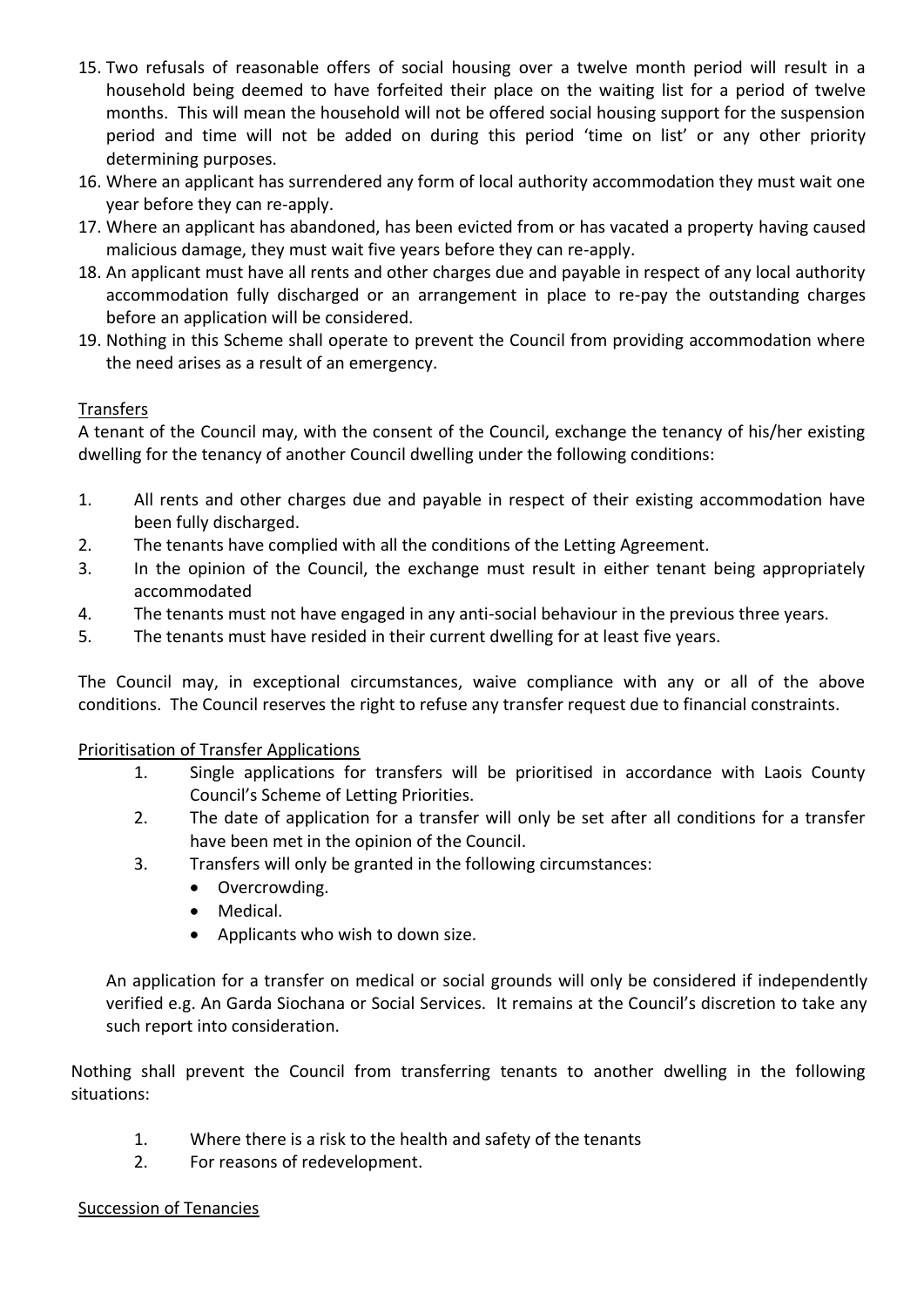On the death of a tenant, the tenancy may be transferred to the tenant's partner/spouse or to a member of the Tenants immediate family normally resident in the dwelling at the date of the tenant's death. The Council reserves the right to offer appropriate alternative accommodation to a member of the family normally resident in the property at the date of the tenant's death.

In determining whether or not the tenant's immediate family was normally resident in the dwelling on the date of the tenant's death, details included on previous Rent Assessments will be taken into account.

#### Surrender of Tenancy

Tenancies must be surrendered in writing by each tenant. The keys of the property must only be surrendered to an employee of Laois County Council.

### Dependants

In order to be taken into consideration, dependants must be permanently residing with the applicant/s and must continue to reside permanently with the applicant/s if local authority accommodation is offered.

#### Illegal Occupation

Applicants who take up illegal occupation of a Local Authority dwelling will not be considered for the tenancy of a dwelling unless such dwelling is willingly surrendered to the Council in the same condition it was prior to being illegally occupied.

A person who takes up illegal occupation of a Local Authority dwelling who has willingly surrendered the dwelling to the Council will only be reconsidered for inclusion on the Housing Waiting List at the discretion of the Council.

#### Termination of Application

Laois County Council reserves the right to terminate an application in the following circumstances:

- a) Failure to notify a change of address.
- b) Unavailability of applicant for assessment on more than two occasions.
- c) Failure to provide information necessary to enable an appropriate assessment of the applicant's situation.
- d) Provision of false and misleading information.

Any individual who has had their application terminated will not be considered for social housing for a period of twelve months.

#### Specified Categories of Need

The Council may from time to time, determine as they see fit, to set aside for persons of such category or categories as the Council may decide a particular number or a proportion of the dwellings becoming available for letting in new developments only. Where such a number or proportion is set aside, priority should be afforded to the specified categories in the letting of those dwellings. The specified categories are as follows:

- 1. Members of the Travelling Community.
- 2. Elderly (over 65 years).
- 3. Disabled.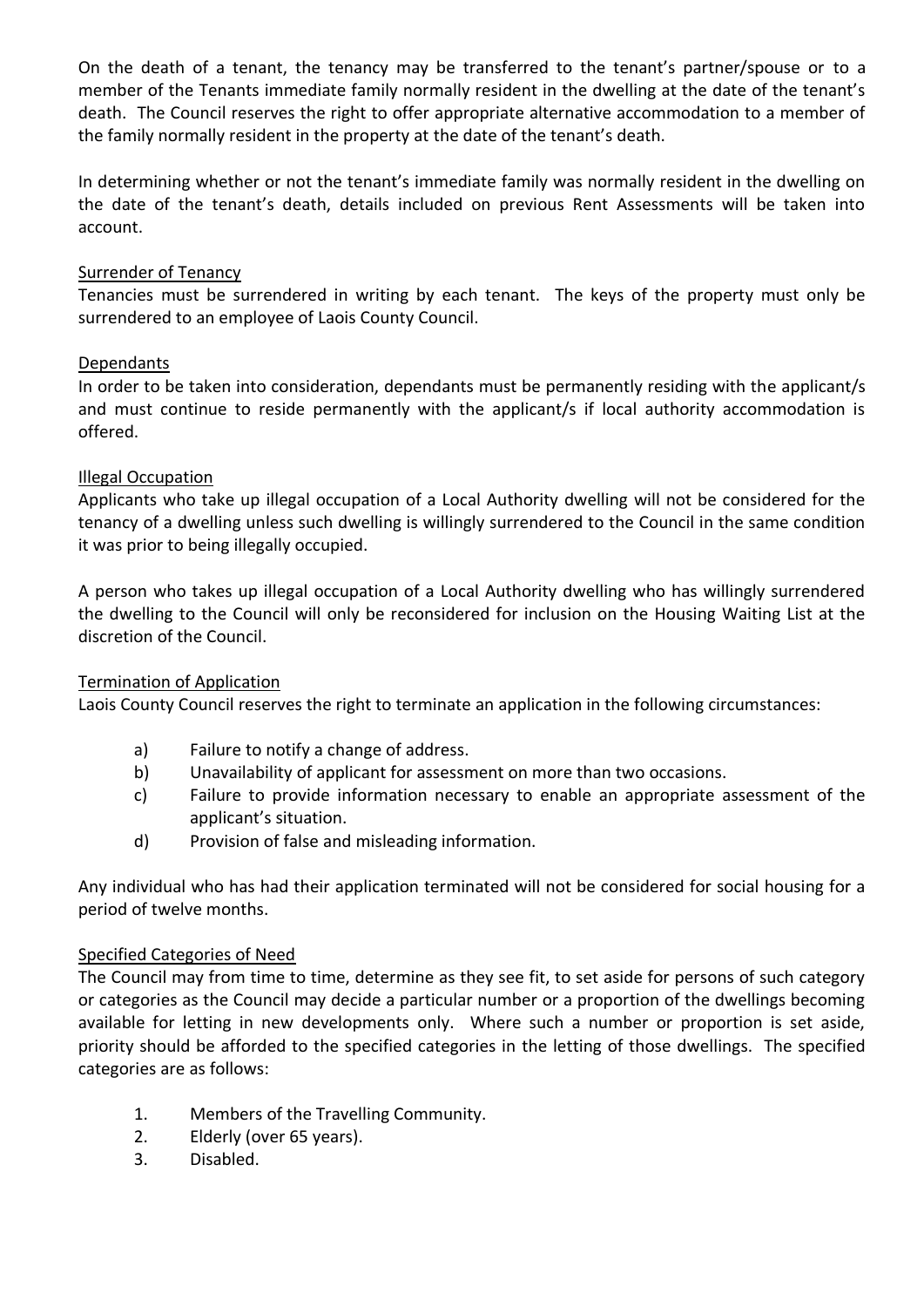### Downgrading of Accommodation

The Council in assessing an application for accommodation may reduce the priority of the applicant/s where the Council has reason to believe that he/she has deliberately or without good and sufficient reason, done or failed to do anything (other that an action or omission in good faith) in consequence of which the accommodation he/she is so occupying is less suitable for his/her adequate housing than other accommodation which it would have been or it would be reasonable for him/her to occupy.

#### Appeals

Every applicant has the right to appeal any decision made under this allocation scheme to the appropriate Director of Services.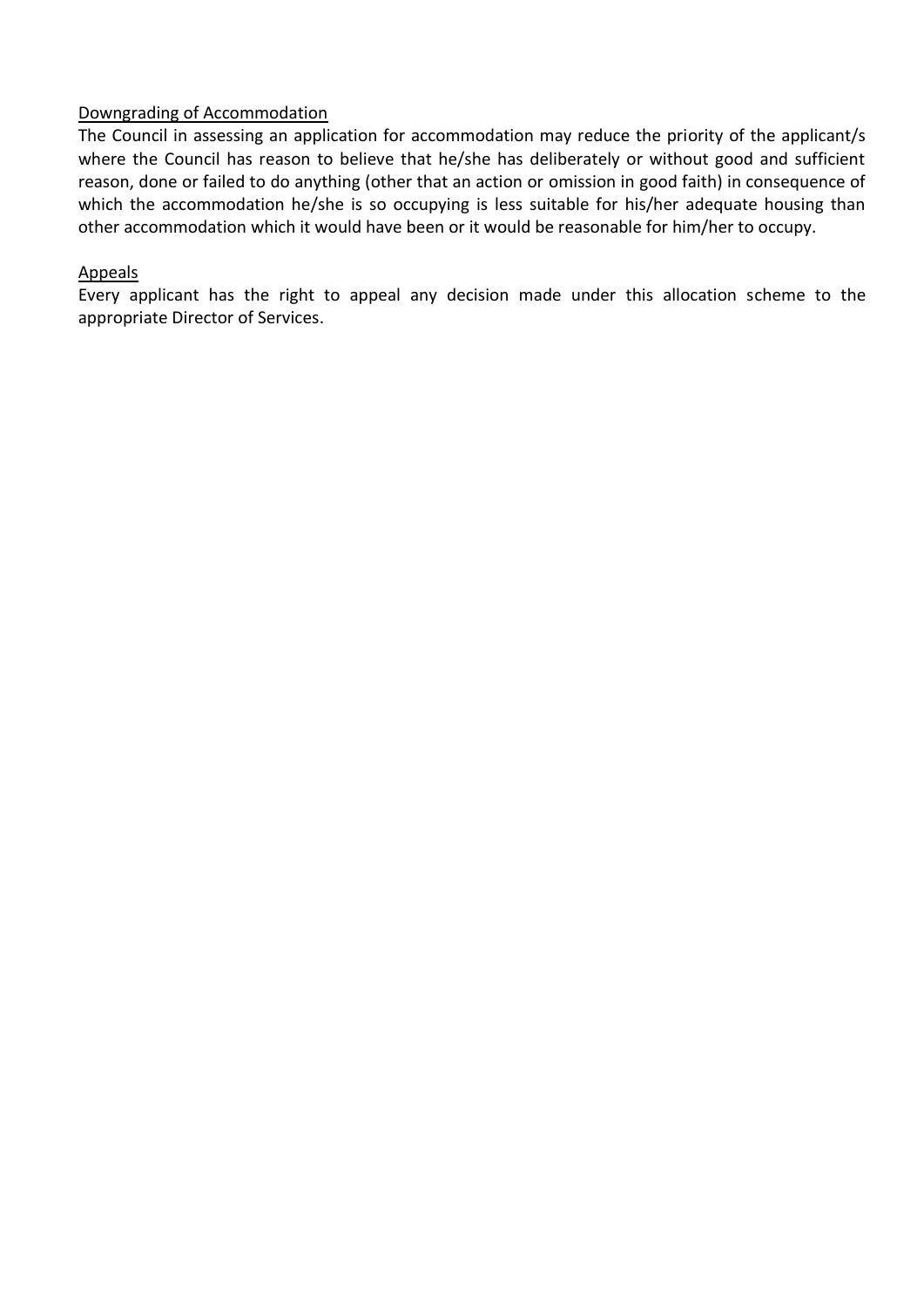#### **APPENDIX 1**

# Laois County Council

# Scheme of Letting Priorities

# Points System

Priorities for the allocation of Local Authority Accommodation shall be determined in accordance with the following points system:

|    |                                |                                                           | <b>Maximum Points</b>   | <b>Points Awarded</b> |  |
|----|--------------------------------|-----------------------------------------------------------|-------------------------|-----------------------|--|
|    |                                |                                                           | <b>Allowed</b>          |                       |  |
| 1. | Unfit                          |                                                           |                         |                       |  |
|    | (a)                            | <b>Structurally Unsound</b>                               | 24                      |                       |  |
|    | (b)                            | <b>Dampness</b>                                           | 4                       |                       |  |
|    | (c)                            | <b>Electrical Work</b>                                    | 4                       |                       |  |
|    | (d)                            | <b>Inadequate Cooking Area</b>                            | 4                       |                       |  |
|    | (e)                            | <b>Lack Of Heating</b>                                    | 4                       |                       |  |
|    | (f)                            | <b>Lack of Ventilation</b>                                | 4                       |                       |  |
|    | (g)                            | No water inside                                           | 4                       |                       |  |
|    | (h)                            | No toilet facilities inside                               | 4                       |                       |  |
|    | (i)                            | No water inside or outside                                | 8                       |                       |  |
|    | (i)                            | No toilet facilities inside or outside                    | 8                       |                       |  |
| 2. | Overcrowding                   |                                                           |                         |                       |  |
|    | (a)                            | <b>Marginal (cubic capacity only)</b>                     | 8                       |                       |  |
|    | (b)                            | Bad (involuntary sharing of opposite sex siblings)        | 10                      |                       |  |
|    | (c)                            | <b>Gross overcrowding</b>                                 | 16                      |                       |  |
| 3. |                                | Payment for existing accommodation                        |                         |                       |  |
|    | (a)                            | <b>Non-subsidised Rent</b>                                | $\overline{\mathbf{3}}$ |                       |  |
| 4. | <b>Medical/Disabled</b>        |                                                           |                         |                       |  |
|    | (a)                            | <b>Moderate</b>                                           | 4                       |                       |  |
|    | (b)                            | <b>Serious</b>                                            | 8                       |                       |  |
|    | (c)                            | <b>Very Serious</b>                                       | 12                      |                       |  |
|    |                                | N.B. Only medical conditions relevant to housing          |                         |                       |  |
|    |                                | needs will be taken into consideration.                   |                         |                       |  |
| 5. | Length of Time on Waiting List |                                                           |                         |                       |  |
|    | (a)                            | 1 Year                                                    | $\overline{2}$          |                       |  |
|    | (b)                            | 2 Years                                                   | 4                       |                       |  |
|    | (c)                            | 3 Years                                                   | 7                       |                       |  |
|    | (d)                            | 4 Years                                                   | 11                      |                       |  |
|    | (e)                            | 5 Years                                                   | 14                      |                       |  |
|    | (f)                            | For each year after fifth year                            | 1 Extra                 |                       |  |
| 6. |                                | No. of dependants (allow per dependant)<br>$\overline{2}$ |                         |                       |  |
| 7. |                                | <b>Compassionate Grounds</b>                              |                         | 10                    |  |
|    | Reason:                        |                                                           |                         |                       |  |